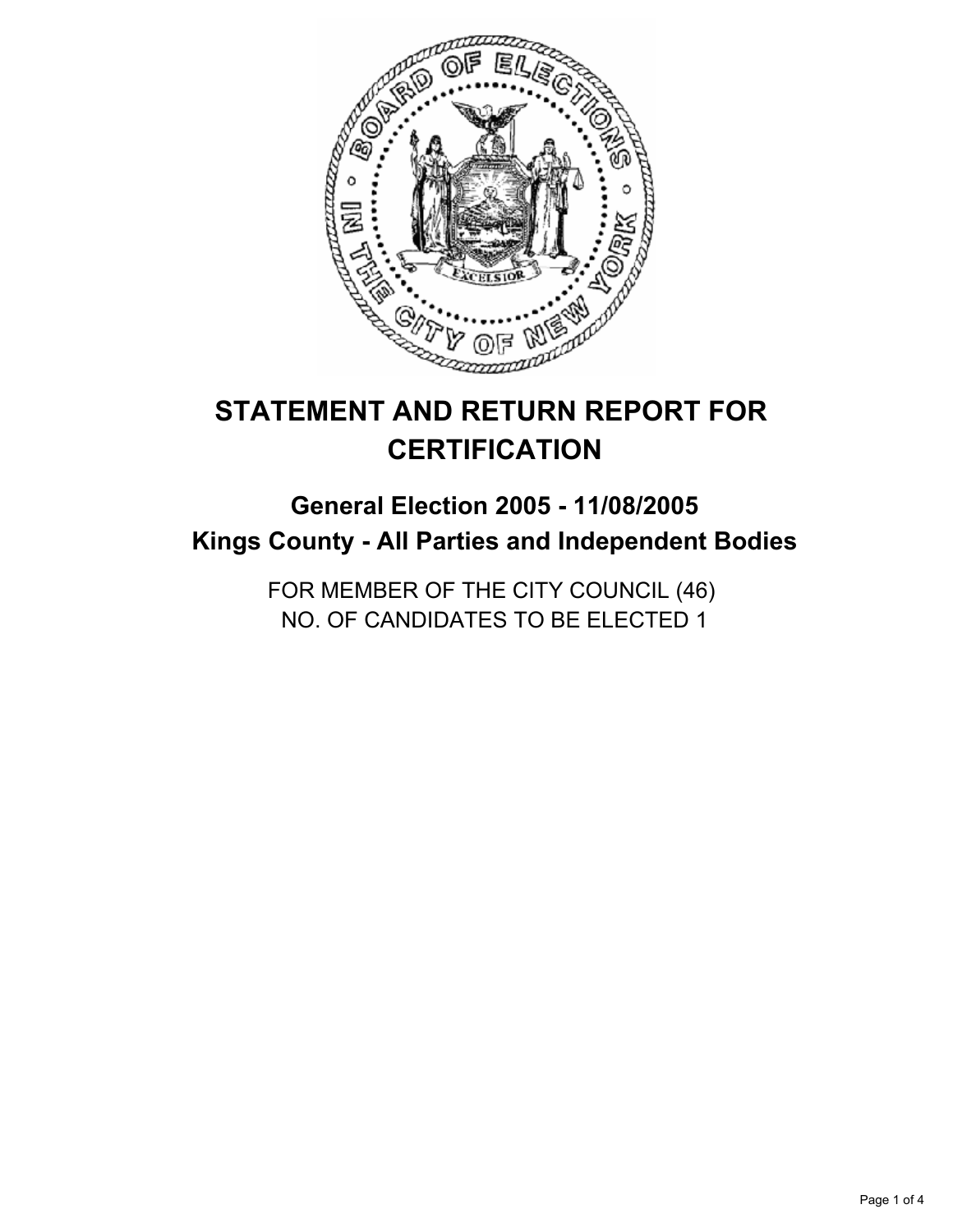

#### **ASSEMBLY DISTRICT 40**

| <b>PUBLIC COUNTER</b>        | 186 |
|------------------------------|-----|
| <b>EMERGENCY</b>             |     |
| ABSENTEE/MILITARY            |     |
| AFFIDAVIT                    |     |
| <b>TOTAL BALLOTS</b>         | 189 |
| MARY E MADDEN (REPUBLICAN)   | 13  |
| LEWIS A FIDLER (DEMOCRATIC)  | 132 |
| ELIAS J WEIR (INDEPENDENCE)  |     |
| MARY E MADDEN (CONSERVATIVE) |     |
| <b>TOTAL VOTES</b>           | 147 |
| <b>UNRECORDED</b>            | 42  |

#### **ASSEMBLY DISTRICT 41**

| <b>PUBLIC COUNTER</b>        | 8,068 |
|------------------------------|-------|
| <b>EMERGENCY</b>             | 223   |
| ABSENTEE/MILITARY            | 196   |
| <b>AFFIDAVIT</b>             | 79    |
| <b>TOTAL BALLOTS</b>         | 8,566 |
| MARY E MADDEN (REPUBLICAN)   | 1,327 |
| LEWIS A FIDLER (DEMOCRATIC)  | 4,035 |
| ELIAS J WEIR (INDEPENDENCE)  | 94    |
| MARY E MADDEN (CONSERVATIVE) | 220   |
| RALPH E. HULUCKI (WRITE-IN)  |       |
| <b>TOTAL VOTES</b>           | 5,677 |
| <b>UNRECORDED</b>            | 2,889 |

#### **ASSEMBLY DISTRICT 45**

| <b>PUBLIC COUNTER</b>        |  |
|------------------------------|--|
| <b>EMERGENCY</b>             |  |
| ABSENTEE/MILITARY            |  |
| AFFIDAVIT                    |  |
| <b>TOTAL BALLOTS</b>         |  |
| MARY E MADDEN (REPUBLICAN)   |  |
| LEWIS A FIDLER (DEMOCRATIC)  |  |
| ELIAS J WEIR (INDEPENDENCE)  |  |
| MARY E MADDEN (CONSERVATIVE) |  |
| <b>TOTAL VOTES</b>           |  |
| <b>UNRECORDED</b>            |  |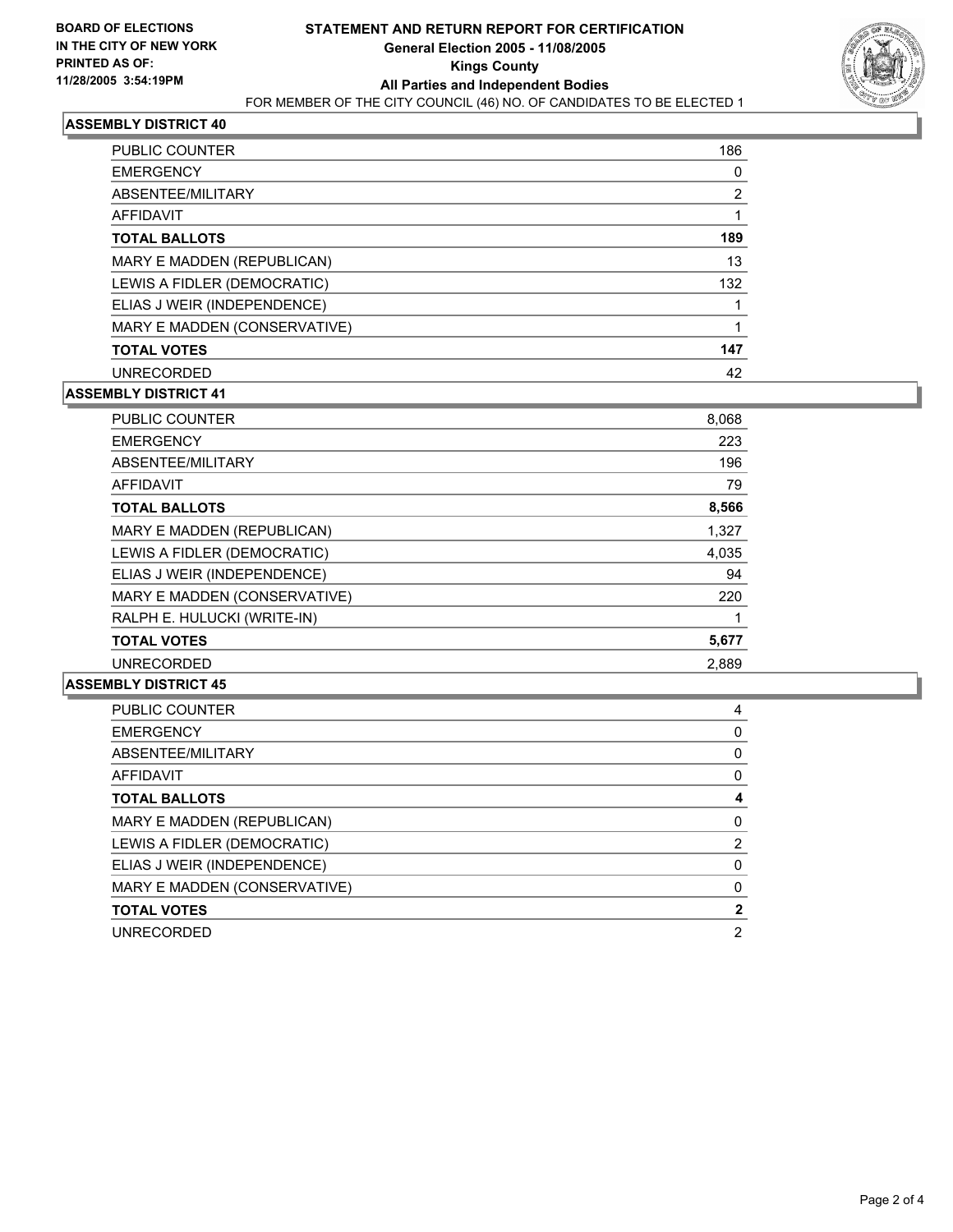

#### **ASSEMBLY DISTRICT 58**

| <b>PUBLIC COUNTER</b>        | 417 |
|------------------------------|-----|
| <b>EMERGENCY</b>             |     |
| ABSENTEE/MILITARY            | 9   |
| AFFIDAVIT                    | 3   |
| <b>TOTAL BALLOTS</b>         | 429 |
| MARY E MADDEN (REPUBLICAN)   | 45  |
| LEWIS A FIDLER (DEMOCRATIC)  | 260 |
| ELIAS J WEIR (INDEPENDENCE)  | 22  |
| MARY E MADDEN (CONSERVATIVE) |     |
| <b>TOTAL VOTES</b>           | 334 |
| <b>UNRECORDED</b>            | 95  |

#### **ASSEMBLY DISTRICT 59**

| <b>PUBLIC COUNTER</b>        | 18,242 |
|------------------------------|--------|
| <b>EMERGENCY</b>             | 54     |
| ABSENTEE/MILITARY            | 302    |
| <b>AFFIDAVIT</b>             | 175    |
| <b>TOTAL BALLOTS</b>         | 18,773 |
| MARY E MADDEN (REPUBLICAN)   | 3,317  |
| LEWIS A FIDLER (DEMOCRATIC)  | 9,259  |
| ELIAS J WEIR (INDEPENDENCE)  | 197    |
| MARY E MADDEN (CONSERVATIVE) | 532    |
| <b>TOTAL VOTES</b>           | 13,305 |
| <b>UNRECORDED</b>            | 5,468  |